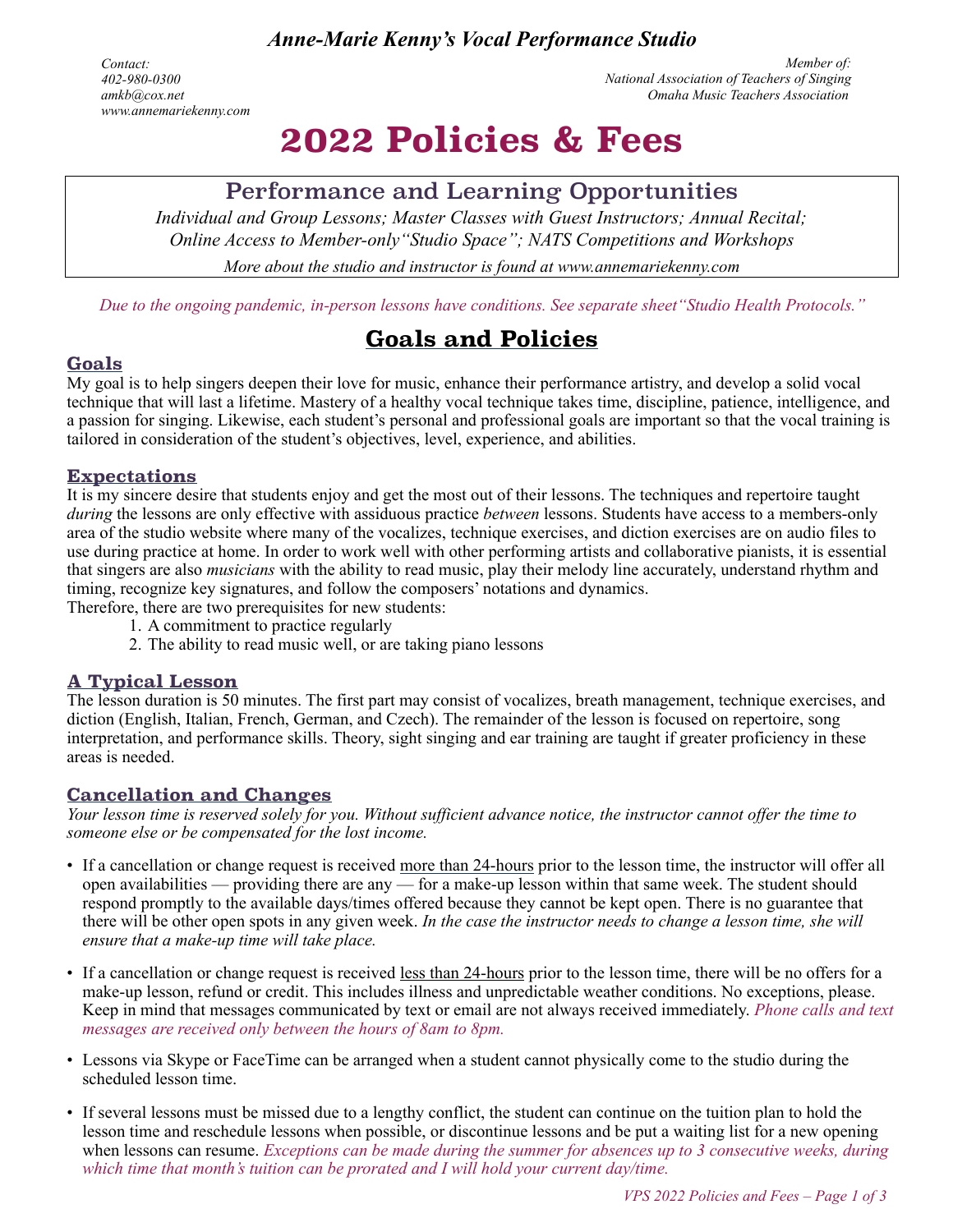## *Anne-Marie Kenny's Vocal Performance Studio*

#### **Termination of Lessons**

Should you wish to terminate your voice lessons temporarily or permanently, please give at least one month notice prior to the end of your payment period, so someone else can be moved to your spot. Tuition cannot be refunded after payments are made.

#### **Parking**

*When dropping off students, make sure they have entered before you drive away.* Please only use the lower end of the driveway to park and drop off students. Do not pull forward in the driveway. There is plenty of space at the lower end for two vehicles to park side by side. For group classes, the entire driveway may be used, plus additional parking is available on the East side of the street (UNO fence side).

#### **Videos and Recordings**

To assist the student, the instructor often creates voice memo recordings of songs and vocal exercises. If you would like to record or video part of the lesson for your practice purposes, please inform the instructor. Students occasionally ask to create a video at the studio for college entrance purposes or for online auditions, and these can be arranged. Sharing studio videos and recordings on social media is not allowed without written permission from the instructor.

## **Tuition**

*Rates are reviewed annually, and there is no increase again this year. There is a change with the studio break from 2 weeks to 3 weeks.* 

#### **"À la carte" Lessons**

For those not participating in the tuition plan, and who want short term coaching or ad hoc lessons, the fee is \$75 per 50 minute session. No weekly fixed-day is guaranteed. Payment is due when scheduled or at beginning of the lesson.

#### **Tuition Plans: Monthly or Quarterly**

The quarterly plan is the most economical. Monthly payments are accepted but not preferred because of the time consumed on late payments and reminders.

| <b>Monthly Tuition Plan</b> | <b>Quarterly Tuition Plan</b> |
|-----------------------------|-------------------------------|
|                             | \$785                         |

#### **Included in All Tuition Plans**

Tuition payments are calculated on an *annual* plan of 49 sessions — 42 private lessons, 6 master classes, and 1 recital. There will be a studio break for 3 weeks which will be announced well in advance, and may be three weeks in a row or three different weeks. Tuition plan payments are equal installments that may not correlate to the number of sessions in that period. *Read further on for master class and recital additional fees.*

#### **Payment Due Date**

Tuition is due on or before the 30th of the month *prior* to the tuition period. Checks can be written to *Vocal Performance Studio* or *Anne Marie Kenny*.

Late Payments: please comply — a late fee of \$30 must be added for tuition payments received after the due date. Please automatically add it to your late payment.

#### **Extra Lessons**

Students on a tuition plan sometimes want additional lessons to prepare for a special performance or audition. The extralesson fee is prorated from the tuition plan average — \$**64** per lesson for those on the quarterly plan, and \$**67** per lesson for those on the monthly plan, both of which are lower than the \$75 "à la carte" rate.

**Fees** 

#### **Annual Admin Fee**

A \$60 administrative fee is due at beginning of each calendar year. The fee will be prorated for new students who start after March of the calendar year. This fee helps cover costs such as: binders, sheet music library, piano tuning, printer, ink, photocopies, studio upkeep, recording and electronic equipment, music stands, and professional association fees.